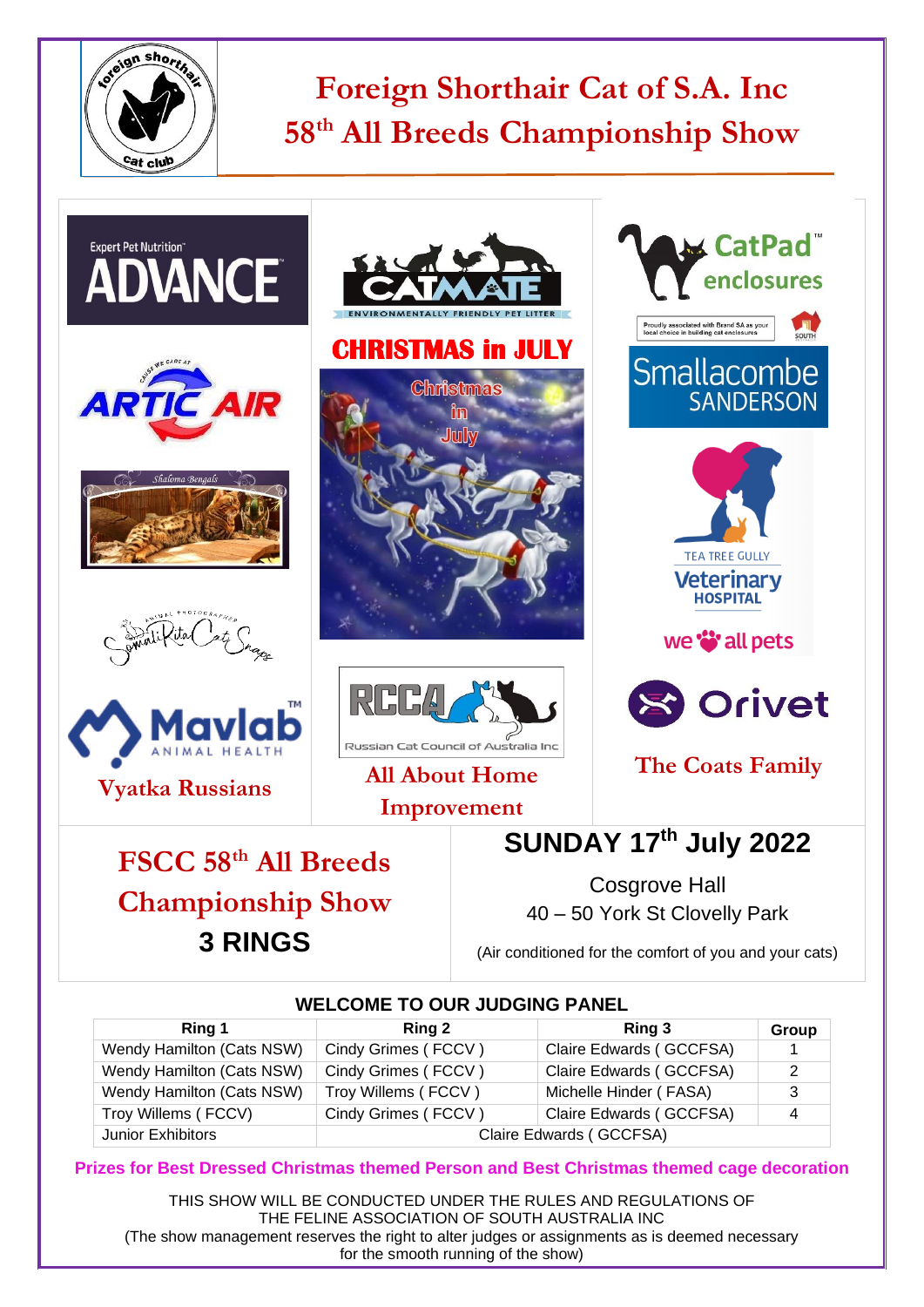## **ENTRY OFFICER**

Lee Caldwell Mob: 0401 354 052 Email: [fasashowentries@gmail.com](mailto:fasashowentries@gmail.com)

## **SHOW MANAGERS**

Debbie Neville - Mob: 0439 638 189 Craig O'Brien - Mob: 0417 869 498 Email: fsccshowmanager@gmail.com

## **ENTRIES CLOSE Midnight Friday 8 th July 2022**

**ENTRIES WILL NOT BE EXTENDED**

**as this is just 9 days out from the show please enter early Status changes must be advised by 5.00pm Monday 11th July. No status changes will be accepted after that time or on show day**

Entry Fees

| <b>FSCC Member Exhibits</b>               | $(3$ Rings) | \$25.00 per cat      |
|-------------------------------------------|-------------|----------------------|
| <b>Non-Member Exhibits</b>                | $(3$ Rings) | \$28.00 per cat      |
| Exhibition Only (Not to be judged)        |             | \$15.00 per cat      |
| <b>Benching Fee</b>                       |             | \$5.00 per exhibitor |
| Catalogue                                 |             | \$7.00               |
| *Cage Hire (21"x21" NEW EXHIBITORS ONLY)  |             | $$2.00$ per cage     |
| <b>Catalogue Advertising</b>              | Full page   | \$15.00              |
|                                           | Half page   | \$10.00              |
| Trading Tables (1 trestle table provided) |             | \$15.00              |

**\* FASA HIRE CAGES -** FASA will provide 21" x 21" hire cages to **new exhibitors**. Use of these cages will be for a maximum of three shows at a hire fee of \$2.00 per cage per show. After three shows the new exhibitor will be required to purchase their own compliant cage/s.

Please make all Cheques and Money Orders payable to the: **The Foreign Shorthair Cat Club of SA Inc**

Entries may be sent via email and paid by direct bank transfer.

Account details are: Bank: Bank SA Account Name: Foreign Shorthair Cat Club BSB: 105-150 Account No: 560319440 **Please send a copy of the Bank receipt with your entry**

Entries will not be accepted unless accompanied by appropriate fees unless prior arrangements have been made with the Show Manager to pay **before the date of the show**

#### **Payments will not be accepted on the day of the show unless prior arrangement made with Show Management**

Failure to exhibit does not negate the need to pay your fees if you enter then Scratch/withdraw, the fees must still be paid

## **Time Table**

### **ENTRIES CLOSE MIDNIGHT FRIDAY 8**

Setting up 17:00pm Saturday Judging starts 9:00 am Sunday

**th JULY 2022**  $16<sup>th</sup>$  July 2022 Vetting in  $7:30-8:30$  am  $5$ unday  $17<sup>th</sup>$  July 2022

17th July 2022

Any help that you can give with setting up, dismantling, or during the show would be appreciated and welcomed.